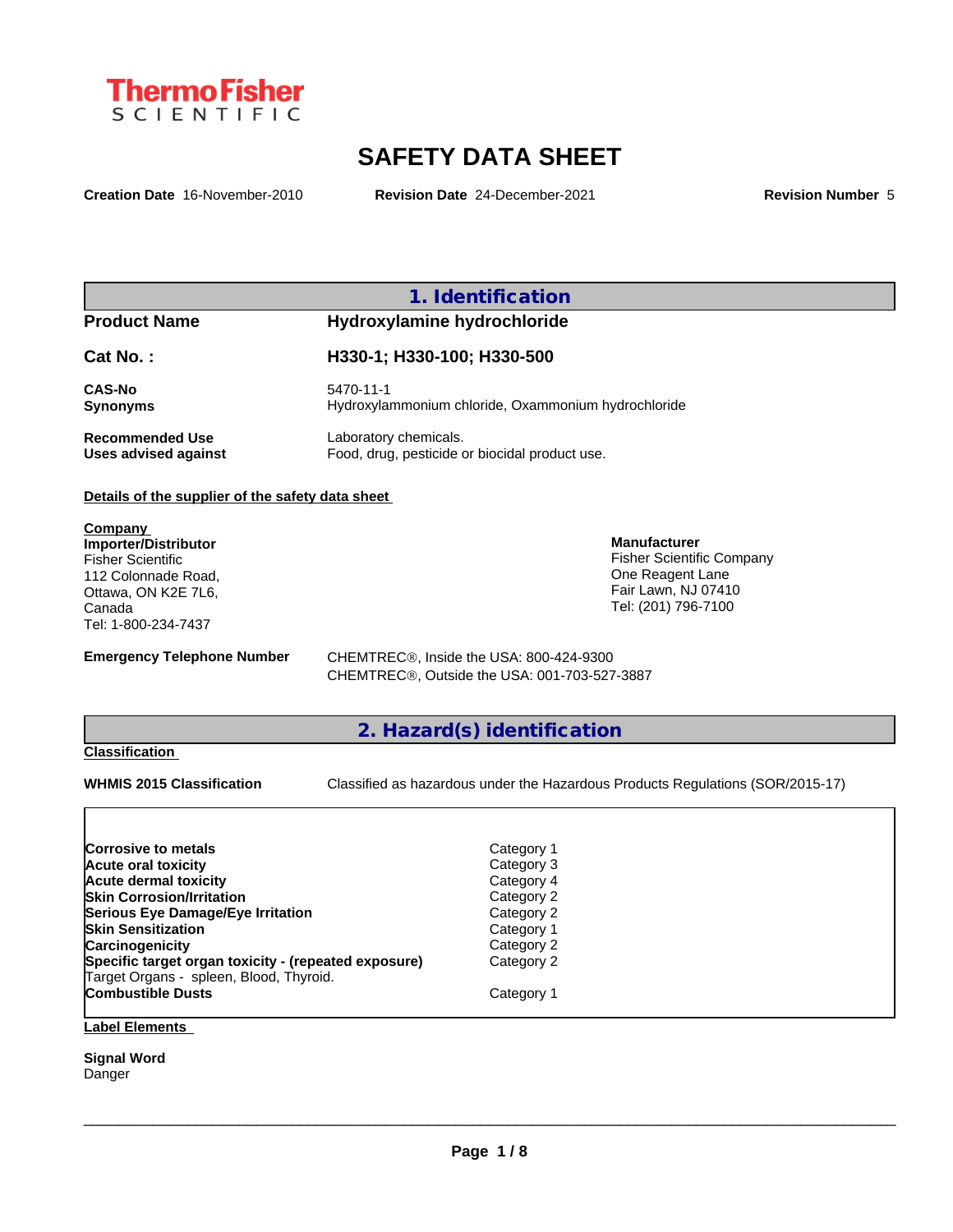#### **Hazard Statements**

May form combustible dust concentrations in air May be corrosive to metals Toxic if swallowed Harmful in contact with skin Causes skin irritation May cause an allergic skin reaction Causes serious eye irritation Suspected of causing cancer May cause damage to organs through prolonged or repeated exposure



# **Precautionary Statements**

## **Prevention**

Obtain special instructions before use

Do not handle until all safety precautions have been read and understood

Wear protective gloves/protective clothing/eye protection/face protection

Keep container tightly closed

Keep away from heat, hot surfaces, sparks, open flames and other ignition sources. No smoking

Keep only in original container

Do not breathe dust/fumes/gas/mist/vapours/spray

Wash face, hands and any exposed skin thoroughly after handling

Do not eat, drink or smoke when using this product

Contaminated work clothing should not be allowed out of the workplace

#### **Response**

IF exposed or concerned: Get medical advice/attention

In case of major fire and large quantities: Evacuate area. Fight fire remotely due to the risk of explosion

IF SWALLOWED: Immediately call a POISON CENTER/doctor

IF ON SKIN: Wash with plenty of soap and water

IF IN EYES: Rinse cautiously with water for several minutes. Remove contact lenses, if present and easy to do. Continue rinsing Call a POISON CENTER/ doctor if you feel unwell

#### Rinse mouth

Take off contaminated clothing

Absorb spillage to prevent material damage

### **Storage**

#### Store locked up

Store in corrosive resistant polypropylene container with a resistant inliner

Store in a well-ventilated place. Keep container tightly closed

#### **Disposal**

Dispose of contents/container to an approved waste disposal plant

#### **Other Hazards**

Very toxic to aquatic organisms

**3. Composition/Information on Ingredients**

| ------------                                                | ◠<br>    | <b>Wainh</b><br><b>د م</b> |
|-------------------------------------------------------------|----------|----------------------------|
| hvdrochloride<br>$-$<br>ne.<br>⊣var<br>$\mathbf{v}$<br>. am | $-1 - 1$ | ገር<br>ື                    |

# **4. First-aid measures**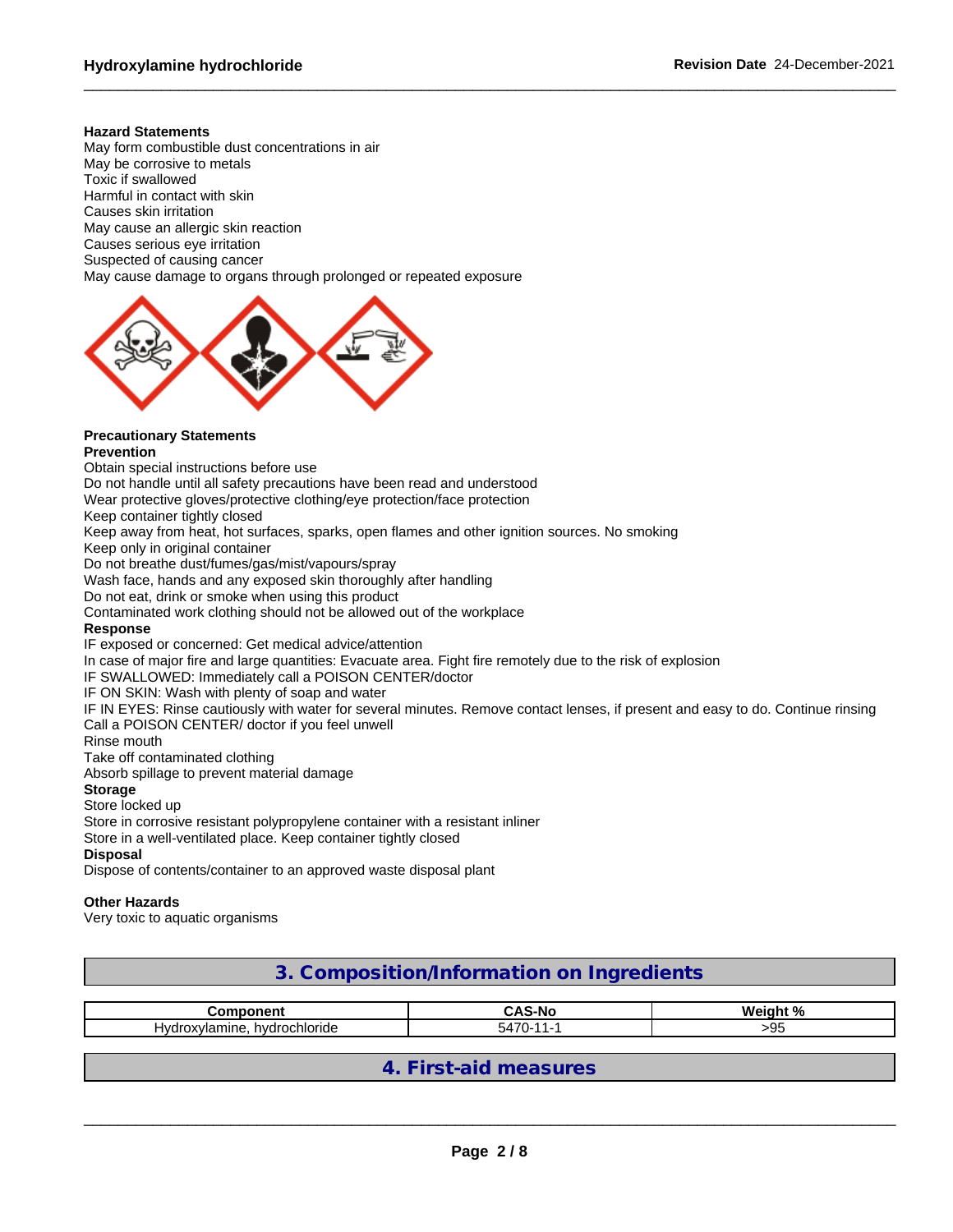| <b>Eye Contact</b>              | Rinse immediately with plenty of water, also under the eyelids, for at least 15 minutes.<br>Immediate medical attention is required.                                                                                                                                                                                             |
|---------------------------------|----------------------------------------------------------------------------------------------------------------------------------------------------------------------------------------------------------------------------------------------------------------------------------------------------------------------------------|
| <b>Skin Contact</b>             | Wash off immediately with plenty of water for at least 15 minutes. Immediate medical<br>attention is required.                                                                                                                                                                                                                   |
| <b>Inhalation</b>               | Remove to fresh air. If breathing is difficult, give oxygen. Do not use mouth-to-mouth<br>method if victim ingested or inhaled the substance; give artificial respiration with the aid of a<br>pocket mask equipped with a one-way valve or other proper respiratory medical device.<br>Immediate medical attention is required. |
| Ingestion                       | Do NOT induce vomiting. Call a physician or poison control center immediately.                                                                                                                                                                                                                                                   |
| Most important symptoms/effects | May cause allergic skin reaction. Symptoms of allergic reaction may include rash, itching,<br>swelling, trouble breathing, tingling of the hands and feet, dizziness, lightheadedness, chest<br>pain, muscle pain or flushing                                                                                                    |
| <b>Notes to Physician</b>       | Treat symptomatically                                                                                                                                                                                                                                                                                                            |

**5. Fire-fighting measures**

| <b>Suitable Extinguishing Media</b>                        | Water spray, carbon dioxide (CO2), dry chemical, alcohol-resistant foam. Water mist may<br>be used to cool closed containers. |
|------------------------------------------------------------|-------------------------------------------------------------------------------------------------------------------------------|
| <b>Unsuitable Extinguishing Media</b>                      | No information available                                                                                                      |
| <b>Flash Point</b><br>Method -                             | No information available<br>No information available                                                                          |
| <b>Autoignition Temperature</b><br><b>Explosion Limits</b> | No information available                                                                                                      |
| <b>Upper</b>                                               | No data available                                                                                                             |
| Lower                                                      | No data available                                                                                                             |
| Sensitivity to Mechanical Impact No information available  |                                                                                                                               |
| <b>Sensitivity to Static Discharge</b>                     | No information available                                                                                                      |

#### **Specific Hazards Arising from the Chemical**

Risk of explosion by shock, friction, fire or other sources of ignition. Containers may explode when heated. Thermal decomposition can lead to release of irritating gases and vapors. Do not allow run-off from fire-fighting to enter drains or water courses. Fine dust dispersed in air may ignite.

#### **Hazardous Combustion Products**

Carbon monoxide (CO). Carbon dioxide (CO2). Hydrogen chloride gas.

### **Protective Equipment and Precautions for Firefighters**

As in any fire, wear self-contained breathing apparatus pressure-demand, MSHA/NIOSH (approved or equivalent) and full protective gear. Thermal decomposition can lead to release of irritating gases and vapors.

| <b>NFPA</b><br><b>Health</b><br>3 | Flammability                   | <b>Instability</b>                                                                                                                                                | <b>Physical hazards</b><br>N/A                                                                                                                                                            |
|-----------------------------------|--------------------------------|-------------------------------------------------------------------------------------------------------------------------------------------------------------------|-------------------------------------------------------------------------------------------------------------------------------------------------------------------------------------------|
|                                   | 6. Accidental release measures |                                                                                                                                                                   |                                                                                                                                                                                           |
| <b>Personal Precautions</b>       | discharges.                    |                                                                                                                                                                   | Use personal protective equipment as required. Ensure adequate ventilation. Avoid dust<br>formation. Remove all sources of ignition. Take precautionary measures against static           |
| <b>Environmental Precautions</b>  |                                | Do not flush into surface water or sanitary sewer system. Do not allow material to<br>Ecological Information. Avoid release to the environment. Collect spillage. | contaminate ground water system. Prevent product from entering drains. Local authorities<br>should be advised if significant spillages cannot be contained. See Section 12 for additional |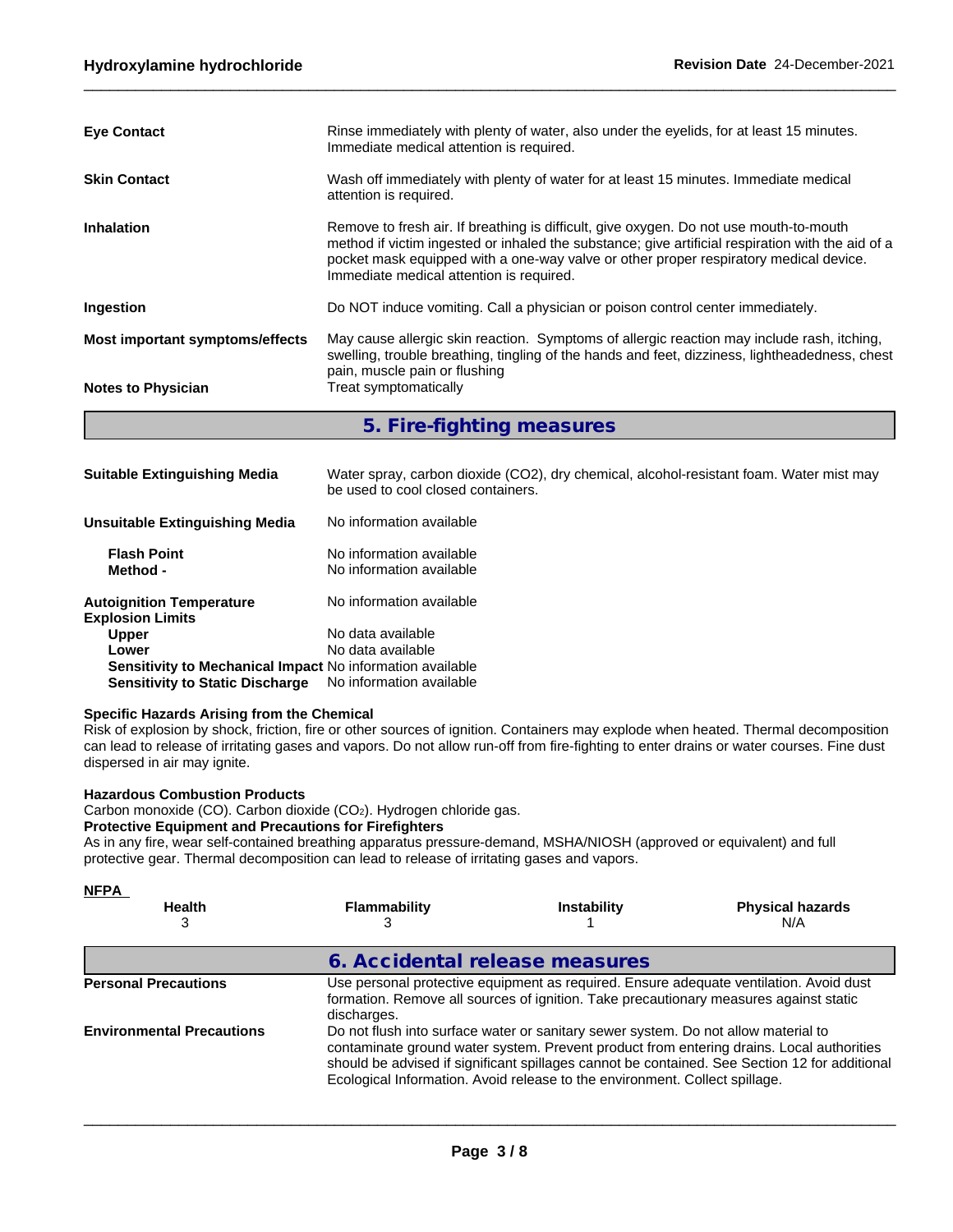**Methods for Containment and Clean** Remove all sources of ignition. Sweep up and shovel into suitable containers for disposal. **Up** Avoid dust formation.

|                 | 7. Handling and storage                                                                                                                                                                               |
|-----------------|-------------------------------------------------------------------------------------------------------------------------------------------------------------------------------------------------------|
| <b>Handling</b> | Use only under a chemical fume hood. Wear personal protective equipment/face protection.<br>Do not get in eyes, on skin, or on clothing. Avoid ingestion and inhalation. Avoid dust<br>formation.     |
| Storage.        | Keep containers tightly closed in a dry, cool and well-ventilated place. Keep away from<br>heat, sparks and flame. Corrosives area. Incompatible Materials. Strong oxidizing agents.<br>Heavy metals. |
|                 | 8. Exposure controls / personal protection                                                                                                                                                            |

**Exposure Guidelines** This product does not contain any hazardous materials with occupational exposure limitsestablished by the region specific regulatory bodies.

#### **Engineering Measures**

Use only under a chemical fume hood. Ensure that eyewash stations and safety showers are close to the workstation location. Use explosion-proof electrical/ventilating/lighting/equipment.

Wherever possible, engineering control measures such as the isolation or enclosure of the process, the introduction of process or equipment changes to minimise release or contact, and the use of properly designed ventilation systems, should be adopted to control hazardous materials at source

#### **Personal protective equipment**

| <b>Eve Protection</b><br><b>Hand Protection</b>            | Goggles<br>Protective gloves         |                        |                        |
|------------------------------------------------------------|--------------------------------------|------------------------|------------------------|
| Glove material                                             | <b>Breakthrough time</b>             | <b>Glove thickness</b> | <b>Glove comments</b>  |
| Natural rubber<br>Nitrile rubber<br>Neoprene<br><b>PVC</b> | See manufacturers<br>recommendations | -                      | Splash protection only |

Inspect gloves before use. observe the instructions regarding permeability and breakthrough time which are provided by the supplier of the gloves. (Refer to manufacturer/supplier for information) gloves are suitable for the task: Chemical compatability, Dexterity, Operational conditions, User susceptibility, e.g. sensitisation effects, also take into consideration the specific local conditions under which the product is used, such as the danger of cuts, abrasion. gloves with care avoiding skin contamination.

#### **Respiratory Protection**

When workers are facing concentrations above the exposure limit they must use appropriate certified respirators. Follow the OSHA respirator regulations found in 29 CFR 1910.134 or European Standard EN 149. Use a NIOSH/MSHA or European Standard EN 149 approved respirator if exposure limits are exceeded or if irritation or other symptoms are experienced. To protect the wearer, respiratory protective equipment must be the correct fit and be used and maintained properly **Recommended Filter type:** Particulates filter conforming to EN 143

When RPE is used a face piece Fit Test should be conducted

#### **Environmental exposure controls**

Prevent product from entering drains. Do not allow material to contaminate ground water system. Local authorities should be advised if significant spillages cannot be contained.

#### **Hygiene Measures**

Handle in accordance with good industrial hygiene and safety practice. Keep away from food, drink and animal feeding stuffs. Do not eat, drink or smoke when using this product. Remove and wash contaminated clothing and gloves, including the inside, before re-use. Wash hands before breaks and after work.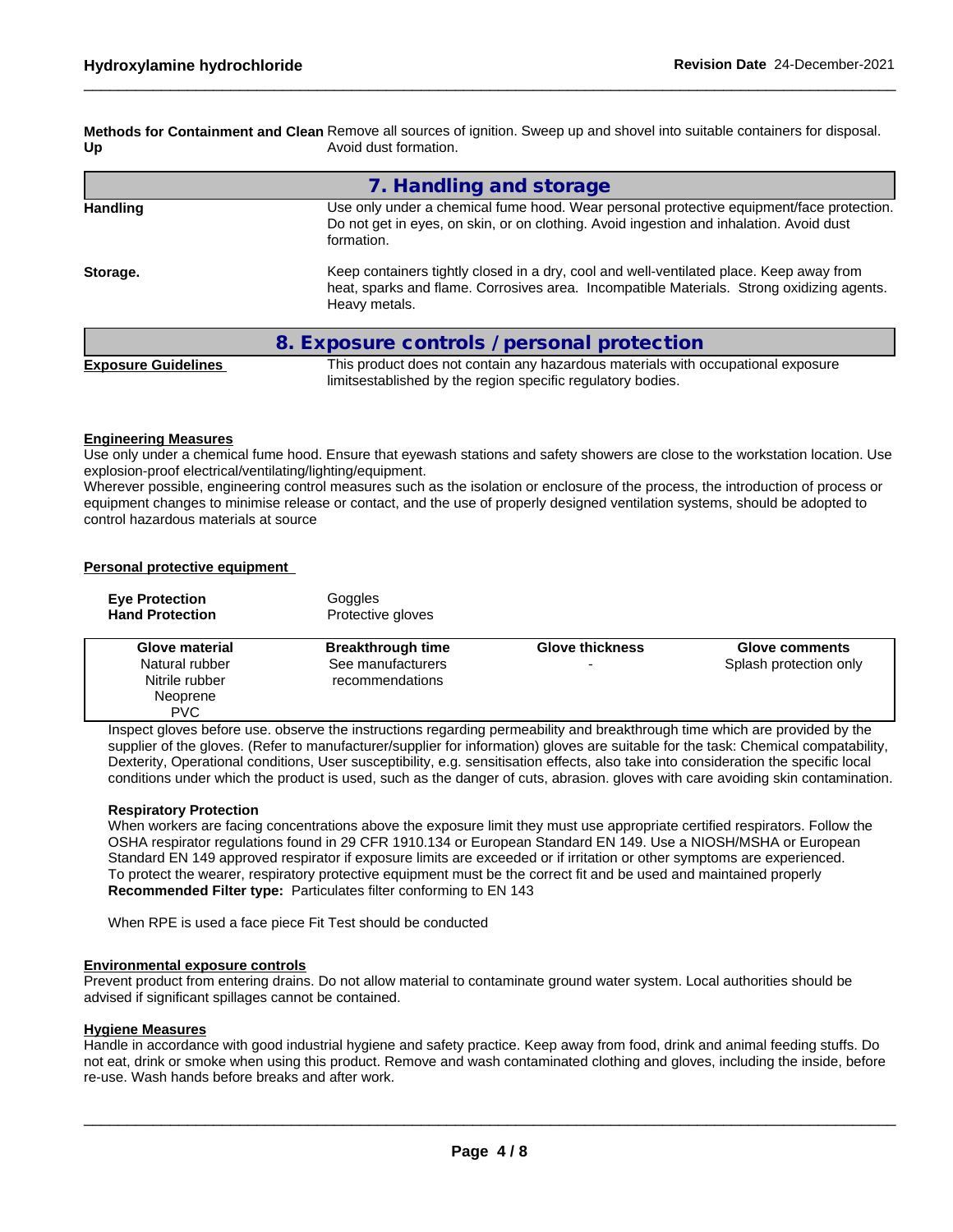|--|

| <b>Physical State</b>                         | Solid                         |
|-----------------------------------------------|-------------------------------|
| Appearance                                    | White                         |
| Odor                                          | Odorless                      |
| <b>Odor Threshold</b>                         | No information available      |
| рH                                            | 2.5-3.5 5% ag.sol             |
| <b>Melting Point/Range</b>                    | 155 - 158 °C / 311 - 316.4 °F |
| <b>Boiling Point/Range</b>                    | No information available      |
| <b>Flash Point</b>                            | No information available      |
| <b>Evaporation Rate</b>                       | Not applicable                |
| <b>Flammability (solid,gas)</b>               | No information available      |
| <b>Flammability or explosive limits</b>       |                               |
| Upper                                         | No data available             |
| Lower                                         | No data available             |
| <b>Vapor Pressure</b>                         | negligible                    |
| <b>Vapor Density</b>                          | Not applicable                |
| <b>Specific Gravity</b>                       | 1.6700                        |
| <b>Solubility</b>                             | 560 g/L (20°C)                |
| <b>Partition coefficient; n-octanol/water</b> | No data available             |
| <b>Autoignition Temperature</b>               | No information available      |
| <b>Decomposition Temperature</b>              | 152 °C                        |
| Viscosity                                     | Not applicable                |
| <b>Molecular Formula</b>                      | $H3NO$ . HCI                  |
| <b>Molecular Weight</b>                       | 69.49                         |

# **10. Stability and reactivity**

| <b>Reactive Hazard</b>          | Yes                                                                                                           |
|---------------------------------|---------------------------------------------------------------------------------------------------------------|
| <b>Stability</b>                | Moisture sensitive. Air sensitive.                                                                            |
| <b>Conditions to Avoid</b>      | Avoid dust formation. Incompatible products. Excess heat. Exposure to air. Exposure to<br>moist air or water. |
| Incompatible Materials          | Strong oxidizing agents, Heavy metals                                                                         |
|                                 | Hazardous Decomposition Products Carbon monoxide (CO), Carbon dioxide (CO2), Hydrogen chloride gas            |
| <b>Hazardous Polymerization</b> | Hazardous polymerization does not occur.                                                                      |
| <b>Hazardous Reactions</b>      | None under normal processing.                                                                                 |
|                                 |                                                                                                               |

# **11. Toxicological information**

# **Acute Toxicity**

#### **Product Information Component Information**

| <b>UUIIIDUIIEIII IIIIUIIIIAIIUII</b>                  |                                                                                            |             |                        |
|-------------------------------------------------------|--------------------------------------------------------------------------------------------|-------------|------------------------|
| <b>Component</b>                                      | LD50 Oral                                                                                  | LD50 Dermal | <b>LC50 Inhalation</b> |
| Hydroxylamine, hydrochloride                          | $LD50 = 141$ mg/kg (Rat)                                                                   | Not listed  | Not listed             |
| <b>Toxicologically Synergistic</b><br><b>Products</b> | No information available                                                                   |             |                        |
|                                                       | Delayed and immediate effects as well as chronic effects from short and long-term exposure |             |                        |
| <b>Irritation</b>                                     | Irritating to eyes and skin                                                                |             |                        |
| <b>Sensitization</b>                                  | May cause sensitization by skin contact                                                    |             |                        |
|                                                       |                                                                                            |             |                        |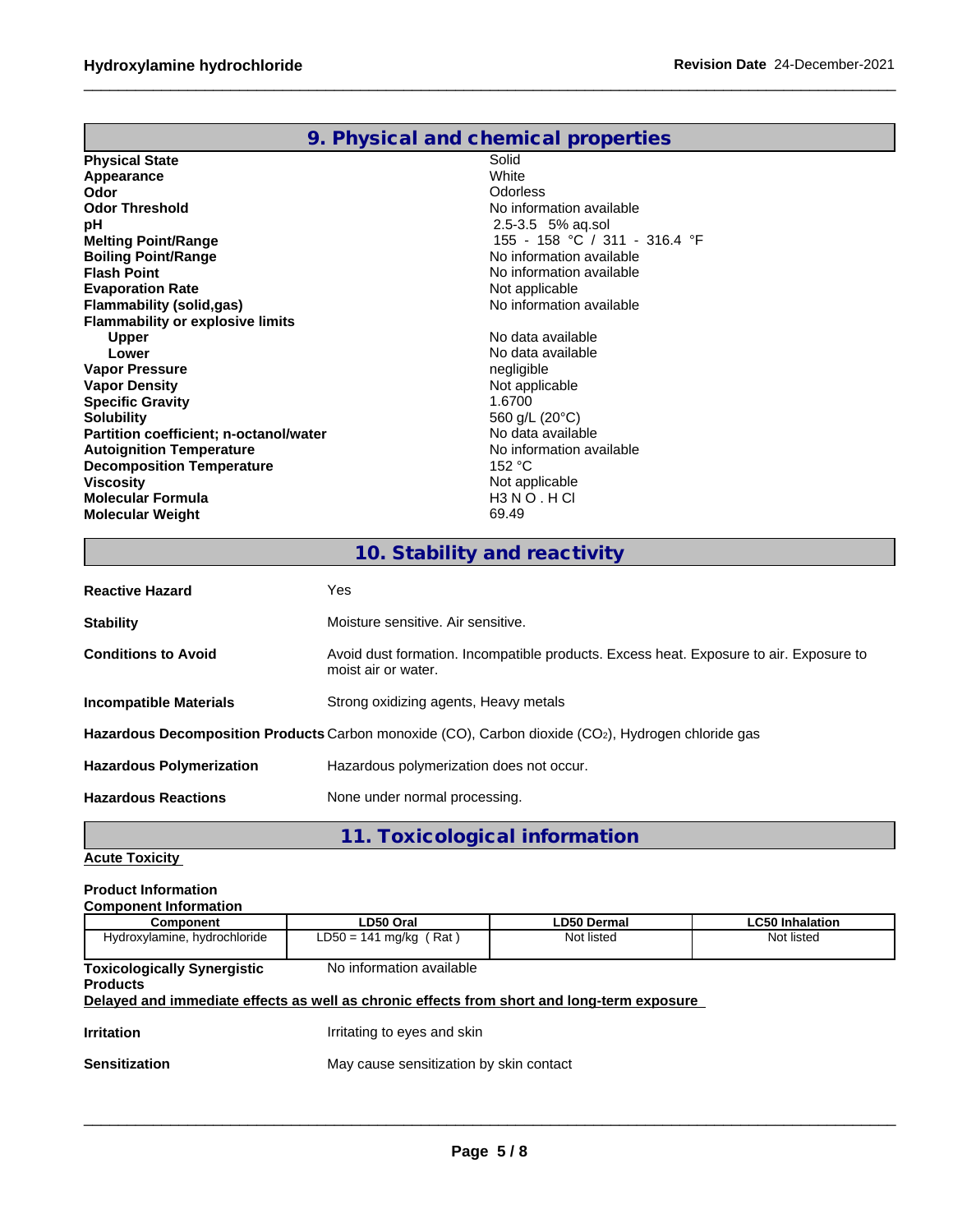**Carcinogenicity** Limited evidence of a carcinogenic effect.

| Component                                                        | <b>CAS-No</b> | <b>IARC</b>                                                                                                                                                                                                                        | <b>NTP</b>                | <b>ACGIH</b>                                                   | <b>OSHA</b> | <b>Mexico</b> |  |
|------------------------------------------------------------------|---------------|------------------------------------------------------------------------------------------------------------------------------------------------------------------------------------------------------------------------------------|---------------------------|----------------------------------------------------------------|-------------|---------------|--|
| Hydroxylamine,<br>hydrochloride                                  | 5470-11-1     | Not listed                                                                                                                                                                                                                         | Not listed                | Not listed                                                     | Not listed  | Not listed    |  |
| <b>Mutagenic Effects</b>                                         |               | No information available                                                                                                                                                                                                           |                           |                                                                |             |               |  |
| <b>Reproductive Effects</b>                                      |               | No information available.                                                                                                                                                                                                          |                           |                                                                |             |               |  |
| <b>Developmental Effects</b>                                     |               |                                                                                                                                                                                                                                    | No information available. |                                                                |             |               |  |
| <b>Teratogenicity</b>                                            |               | No information available.                                                                                                                                                                                                          |                           |                                                                |             |               |  |
| <b>STOT - single exposure</b><br><b>STOT</b> - repeated exposure |               | None known<br>spleen Blood Thyroid                                                                                                                                                                                                 |                           |                                                                |             |               |  |
| <b>Aspiration hazard</b>                                         |               | No information available                                                                                                                                                                                                           |                           |                                                                |             |               |  |
| delayed                                                          |               | <b>Symptoms / effects, both acute and</b> Symptoms of allergic reaction may include rash, itching, swelling, trouble breathing, tingling<br>of the hands and feet, dizziness, lightheadedness, chest pain, muscle pain or flushing |                           |                                                                |             |               |  |
| <b>Endocrine Disruptor Information</b>                           |               | No information available                                                                                                                                                                                                           |                           |                                                                |             |               |  |
| <b>Other Adverse Effects</b>                                     |               |                                                                                                                                                                                                                                    |                           | The toxicological properties have not been fully investigated. |             |               |  |

# **12. Ecological information**

#### **Ecotoxicity**

Very toxic to aquatic organisms. The product contains following substances which are hazardous for the environment.

| Component                            | <b>Freshwater Algae</b>   | <b>Freshwater Fish</b>                                                                                                                                                                                                                                                | <b>Microtox</b>                        | Water Flea |
|--------------------------------------|---------------------------|-----------------------------------------------------------------------------------------------------------------------------------------------------------------------------------------------------------------------------------------------------------------------|----------------------------------------|------------|
| Hydroxylamine,                       | Not listed                |                                                                                                                                                                                                                                                                       | $LC50 = 1 - 10$ mg/L/48h<br>Not listed |            |
| hydrochloride                        |                           | (Leuciscus idus)                                                                                                                                                                                                                                                      |                                        |            |
| <b>Persistence and Degradability</b> |                           | Soluble in water Persistence is unlikely based on information available.                                                                                                                                                                                              |                                        |            |
| <b>Bioaccumulation/Accumulation</b>  | No information available. |                                                                                                                                                                                                                                                                       |                                        |            |
| <b>Mobility</b>                      |                           | Will likely be mobile in the environment due to its water solubility.                                                                                                                                                                                                 |                                        |            |
|                                      |                           | 13. Disposal considerations                                                                                                                                                                                                                                           |                                        |            |
| <b>Waste Disposal Methods</b>        |                           | Chemical waste generators must determine whether a discarded chemical is classified as a<br>hazardous waste. Chemical waste generators must also consult local, regional, and<br>national hazardous waste regulations to ensure complete and accurate classification. |                                        |            |

**14. Transport information**

| <b>DOT</b>                     |                                                   |
|--------------------------------|---------------------------------------------------|
| UN-No                          | <b>UN2923</b>                                     |
| <b>Proper Shipping Name</b>    | consumer commodity Corrosive solid, toxic, n.o.s. |
| <b>Technical Name</b>          | Hydroxylamine, hydrochloride                      |
| <b>Hazard Class</b>            | 8                                                 |
| <b>Subsidiary Hazard Class</b> | 6.1                                               |
| <b>Packing Group</b>           | Ш                                                 |
| <b>TDG</b>                     |                                                   |
| UN-No                          | UN2923                                            |
| <b>Proper Shipping Name</b>    | Corrosive solid, toxic, n.o.s.                    |
| <b>Hazard Class</b>            | 8                                                 |
| <b>Subsidiary Hazard Class</b> | 6.1                                               |
| <b>Packing Group</b>           | Ш                                                 |
| IATA                           |                                                   |
| UN-No                          | <b>IN2923</b>                                     |
|                                |                                                   |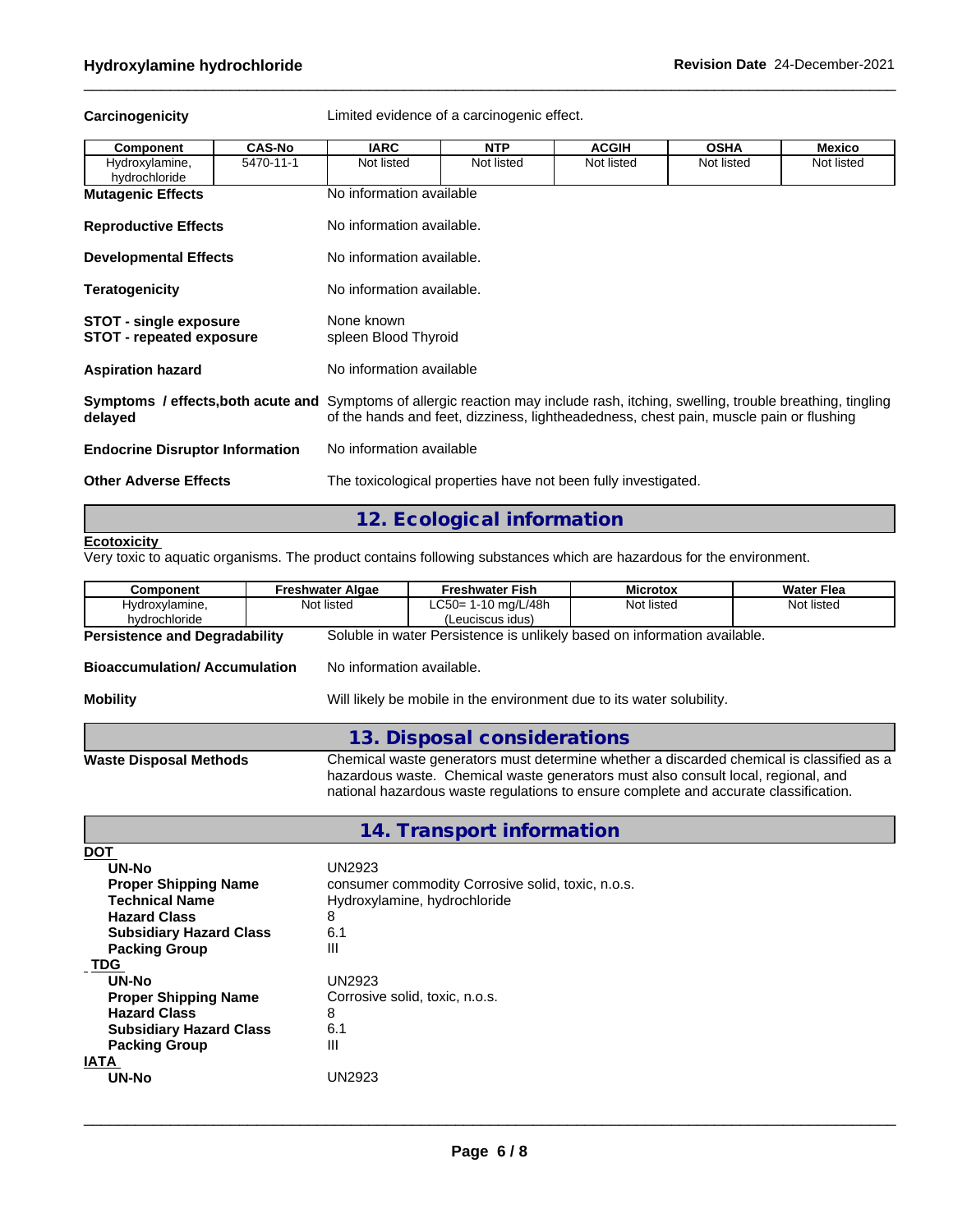| <b>Proper Shipping Name</b><br><b>Hazard Class</b><br><b>Subsidiary Hazard Class</b> | Corrosive solid, toxic, n.o.s.<br>8<br>6.1 |
|--------------------------------------------------------------------------------------|--------------------------------------------|
| <b>Packing Group</b>                                                                 | Ш                                          |
| <b>IMDG/IMO</b>                                                                      |                                            |
| UN-No                                                                                | UN2923                                     |
| <b>Proper Shipping Name</b>                                                          | Corrosive solid, toxic, n.o.s.             |
| <b>Hazard Class</b>                                                                  | 8                                          |
| <b>Subsidiary Hazard Class</b>                                                       | 6.1                                        |
| <b>Packing Group</b>                                                                 | Ш                                          |
|                                                                                      |                                            |

# **15. Regulatory information**

#### **International Inventories**

| Component                    | <b>CAS-No</b> | <b>DSL</b>   | <b>NDSL</b>              | <b>TSCA</b> |             | <b>TSCA Inventory</b><br>notification -<br><b>Active-Inactive</b> | <b>EINECS</b> | <b>ELINCS</b> | <b>NLP</b>   |
|------------------------------|---------------|--------------|--------------------------|-------------|-------------|-------------------------------------------------------------------|---------------|---------------|--------------|
| Hydroxylamine, hydrochloride | 5470-11-1     |              | $\overline{\phantom{0}}$ |             |             | <b>ACTIVE</b>                                                     | 226-798-2     |               |              |
|                              |               |              |                          |             |             |                                                                   |               |               |              |
| Component                    | <b>CAS-No</b> | <b>IECSC</b> | <b>KECL</b>              | <b>ENCS</b> | <b>ISHL</b> | TCSI                                                              | <b>AICS</b>   | <b>NZIoC</b>  | <b>PICCS</b> |
| Hydroxylamine, hydrochloride | 5470-11-1     |              | KE-20602                 |             |             |                                                                   |               |               |              |

**Legend:**

X - Listed '-' - Not Listed

**KECL** - NIER number or KE number (http://ncis.nier.go.kr/en/main.do)

**DSL/NDSL** - Canadian Domestic Substances List/Non-Domestic Substances List

**TSCA** - United States Toxic Substances Control Act Section 8(b) Inventory

**EINECS/ELINCS** - European Inventory of Existing Commercial Chemical Substances/EU List of Notified Chemical Substances

**IECSC** - Chinese Inventory of Existing Chemical Substances

**KECL** - Korean Existing and Evaluated Chemical Substances

**ENCS** - Japanese Existing and New Chemical Substances

**AICS** - Australian Inventory of Chemical Substances

**PICCS** - Philippines Inventory of Chemicals and Chemical Substances

#### **Canada**

SDS in compliance with provisions of information as set out in Canadian Standard - Part 4, Schedule 1 and 2 of the Hazardous Products Regulations (HPR) and meets the requirements of the HPR (Paragraph 13(1)(a) of the Hazardous Products Act (HPA)).

#### **Other International Regulations**

#### **Authorisation/Restrictions according to EU REACH**

| Component                    | <b>Substances Subject to</b><br>Authorization | REACH (1907/2006) - Annex XIV -   REACH (1907/2006) - Annex XVII -  <br><b>Restrictions on Certain Dangerous 1907/2006) article 59 - Candidate</b><br><b>Substances</b> | <b>REACH Requlation (EC</b><br>List of Substances of Very High |  |
|------------------------------|-----------------------------------------------|-------------------------------------------------------------------------------------------------------------------------------------------------------------------------|----------------------------------------------------------------|--|
|                              |                                               |                                                                                                                                                                         | <b>Concern (SVHC)</b>                                          |  |
| Hydroxylamine, hydrochloride |                                               | Use restricted. See item 75.                                                                                                                                            |                                                                |  |
|                              |                                               | (see link for restriction details)                                                                                                                                      |                                                                |  |

*https://echa.europa.eu/substances-restricted-under-reach*

#### **Safety, health and environmental regulations/legislation specific for the substance or mixture**

| Component                    | <b>CAS-No</b> | <b>OECD HPV</b>                          | <b>Persistent Organic</b><br><b>Pollutant</b>                                                         | <b>Ozone Depletion</b><br>Potential  | <b>Restriction of</b><br><b>Hazardous</b><br><b>Substances (RoHS)</b> |
|------------------------------|---------------|------------------------------------------|-------------------------------------------------------------------------------------------------------|--------------------------------------|-----------------------------------------------------------------------|
| Hydroxylamine, hydrochloride | 5470-11-1     | Not applicable                           | Not applicable                                                                                        | Not applicable                       | Not applicable                                                        |
|                              |               |                                          |                                                                                                       |                                      |                                                                       |
| Component                    | <b>CAS-No</b> | Seveso III Directive  <br>(2012/18/EC) - | <b>Seveso III Directive</b><br>$(2012/18/EC)$ -<br><b>Qualifying Quantities Qualifying Quantities</b> | Rotterdam<br><b>Convention (PIC)</b> | <b>Basel Convention</b><br>(Hazardous Waste)                          |